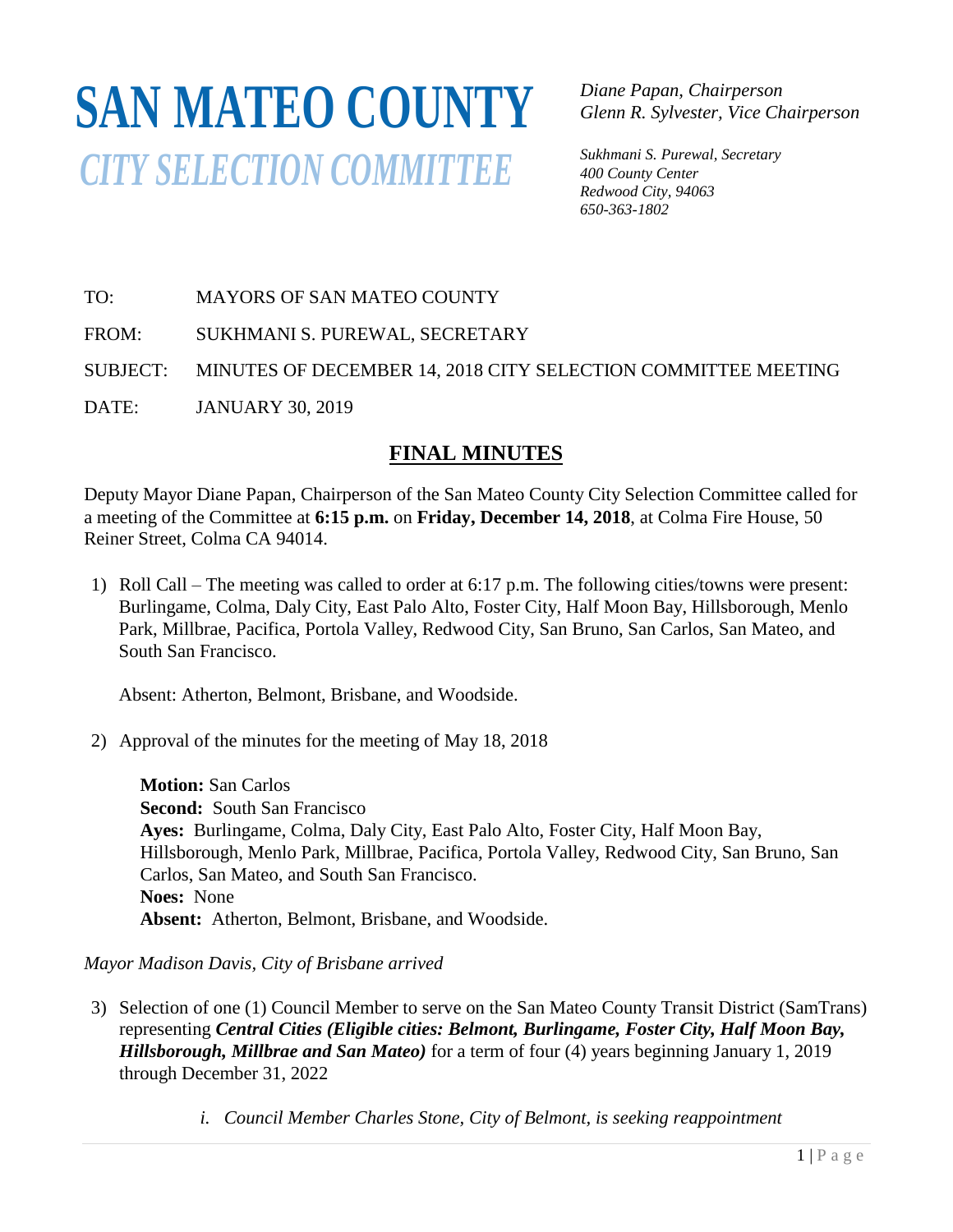**Motion to appoint Council Member Charles Stone:** Burlingame **Second:** San Bruno **Ayes:** Brisbane, Burlingame, Colma, Daly City, East Palo Alto, Foster City, Half Moon Bay, Hillsborough, Menlo Park, Millbrae, Pacifica, Portola Valley, Redwood City, San Bruno, San Carlos, San Mateo, and South San Francisco. **Noes:** None **Absent:** Atherton, Belmont, and Woodside.

4) Selection of one (1) Council Member to serve on the San Mateo County Transit District (SamTrans) representing *Northern Cities (Eligible cities: Brisbane, Colma, Daly City, Pacifica, San Bruno and South San Francisco*) for a term of four (4) years beginning January 1, 2019 through December 31, 2022

**Nomination was accepted from the floor by Chair Papan for Mayor Karyl Matsumoto, South San Francisco.**

**Motion to appoint Mayor Karyl Matsumoto:** San Bruno **Second:** Millbrae **Ayes:** Brisbane, Burlingame, Colma, Daly City, East Palo Alto, Foster City, Half Moon Bay, Hillsborough, Menlo Park, Millbrae, Pacifica, Portola Valley, Redwood City, San Bruno, San Carlos, San Mateo, and South San Francisco. **Noes:** None **Absent:** Atherton, Belmont, and Woodside.

## *Mayor Davina Hurt, City of Belmont arrived*

- 5) Selection of one (1) Council Member to serve on the San Mateo County Transit District (SamTrans) representing *Southern Cities (Eligible cities: Atherton, East Palo Alto, Menlo Park, Portola Valley, Redwood City, San Carlos and Woodside)* fulfilling Redwood City Council Member Jeff Gee's term through December 31, 2020
	- *i. Council Member Ronald Collins, City of San Carlos, is seeking appointment*

## **Motion to appoint Council Member Ronald Collins:** Burlingame **Second:** Millbrae

**Ayes:** Belmont, Brisbane, Burlingame, Colma, Daly City, East Palo Alto, Foster City, Half Moon Bay, Hillsborough, Menlo Park, Millbrae, Pacifica, Portola Valley, Redwood City, San Bruno, San Carlos, San Mateo, and South San Francisco. **Noes:** None **Absent:** Atherton and Woodside.

6) Selection of one (1) Council Member to serve on the San Mateo County Transportation Authority (SMCTA) representing *Central Cities (Eligible cities: Belmont, Burlingame, Foster City, Half Moon Bay, Hillsborough, Millbrae and San Mateo)* for a term of two (2) years beginning January 1, 2019 through December 31, 2020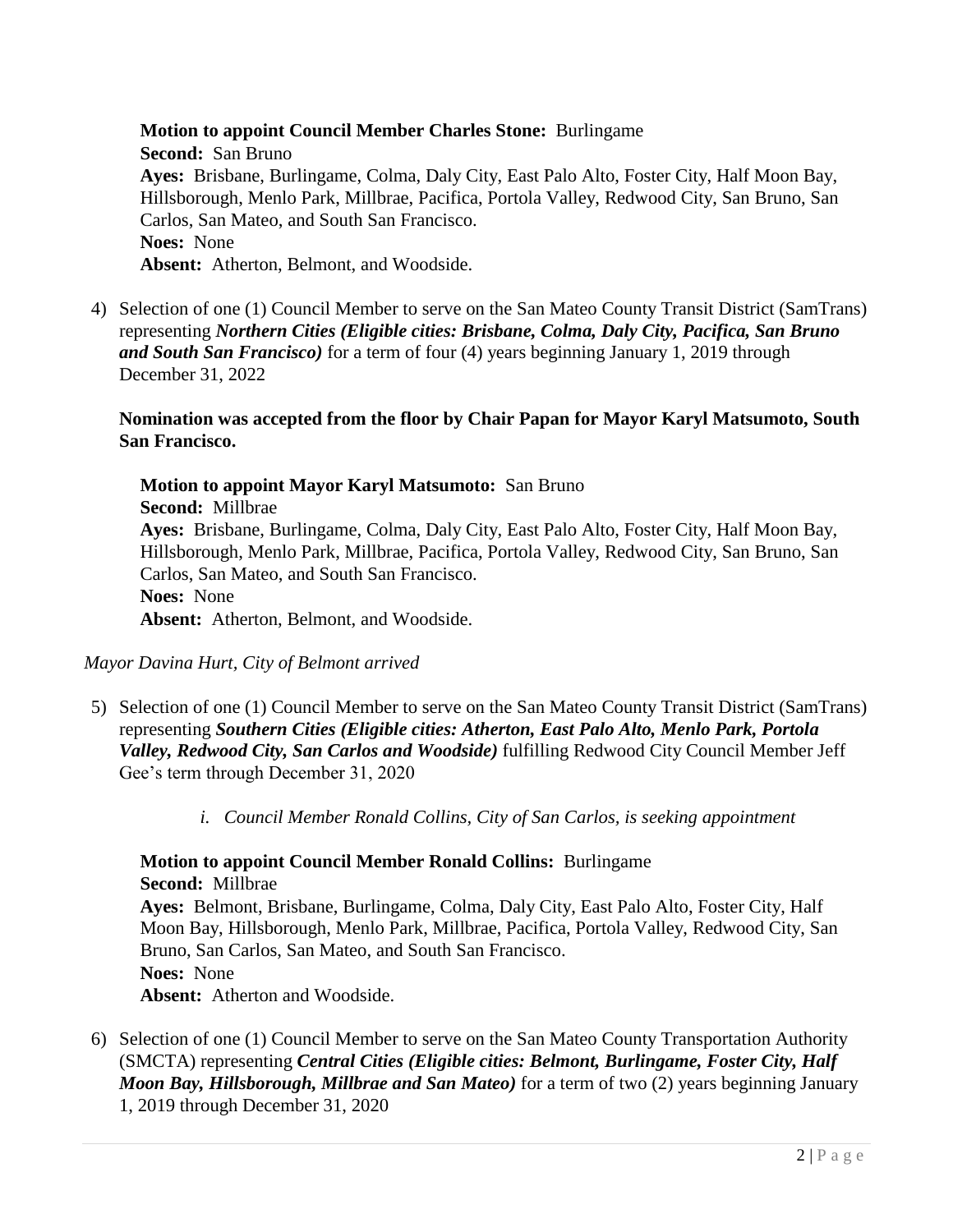*i. Council Member Maureen Freschet, City of San Mateo, is seeking reappointment*

**Motion to appoint Council Member Maureen Freschet:** Millbrae **Second:** Hillsborough **Ayes:** Belmont, Brisbane, Burlingame, Colma, Daly City, East Palo Alto, Foster City, Half Moon Bay, Hillsborough, Menlo Park, Millbrae, Pacifica, Portola Valley, Redwood City, San Bruno, San Carlos, San Mateo, and South San Francisco. **Noes:** None **Absent:** Atherton and Woodside.

- 7) Selection of one (1) Council Member to serve on the San Mateo County Transportation Authority (SMCTA) representing *Southern Cities (Eligible cities: Atherton, East Palo Alto, Menlo Park, Portola Valley, Redwood City, San Carlos and Woodside)* for a term of two (2) years beginning January 1, 2019 through December 31, 2020
	- *i. Council Member Carlos Romero, City of East Palo Alto, is seeking appointment*

#### **Motion to appoint Council Member Carlos Romero:** East Palo Alto **Second:** Hillsborough **Ayes:** Belmont, Brisbane, Burlingame, Colma, Daly City, East Palo Alto, Foster City, Half

Moon Bay, Hillsborough, Menlo Park, Millbrae, Pacifica, Portola Valley, Redwood City, San Bruno, San Carlos, San Mateo, and South San Francisco. **Noes:** None

**Absent:** Atherton and Woodside.

- 8) Election of a Chairperson to the City Selection Committee for 2019 **(Note: Candidates must be a current Mayor or Council Member)**
	- *i. Council Member Glenn R. Sylvester, City of Daly City, is seeking appointment*

## **Motion to appoint Council Member Glenn R. Sylvester as Chair:** East Palo Alto **Second:** Millbrae

**Ayes:** Belmont, Brisbane, Burlingame, Colma, Daly City, East Palo Alto, Foster City, Half Moon Bay, Hillsborough, Menlo Park, Millbrae, Pacifica, Portola Valley, Redwood City, San Bruno, San Carlos, San Mateo, and South San Francisco. **Noes:** None **Absent:** Atherton and Woodside.

9) Election of a Vice Chairperson to the City Selection Committee for 2019 **(Note: Candidates must be a current Mayor or Council Member)**

**Nominations were accepted from the floor by Chair Papan for Sue Vaterlaus, Pacifica and Catherine Carlton, Menlo Park:**